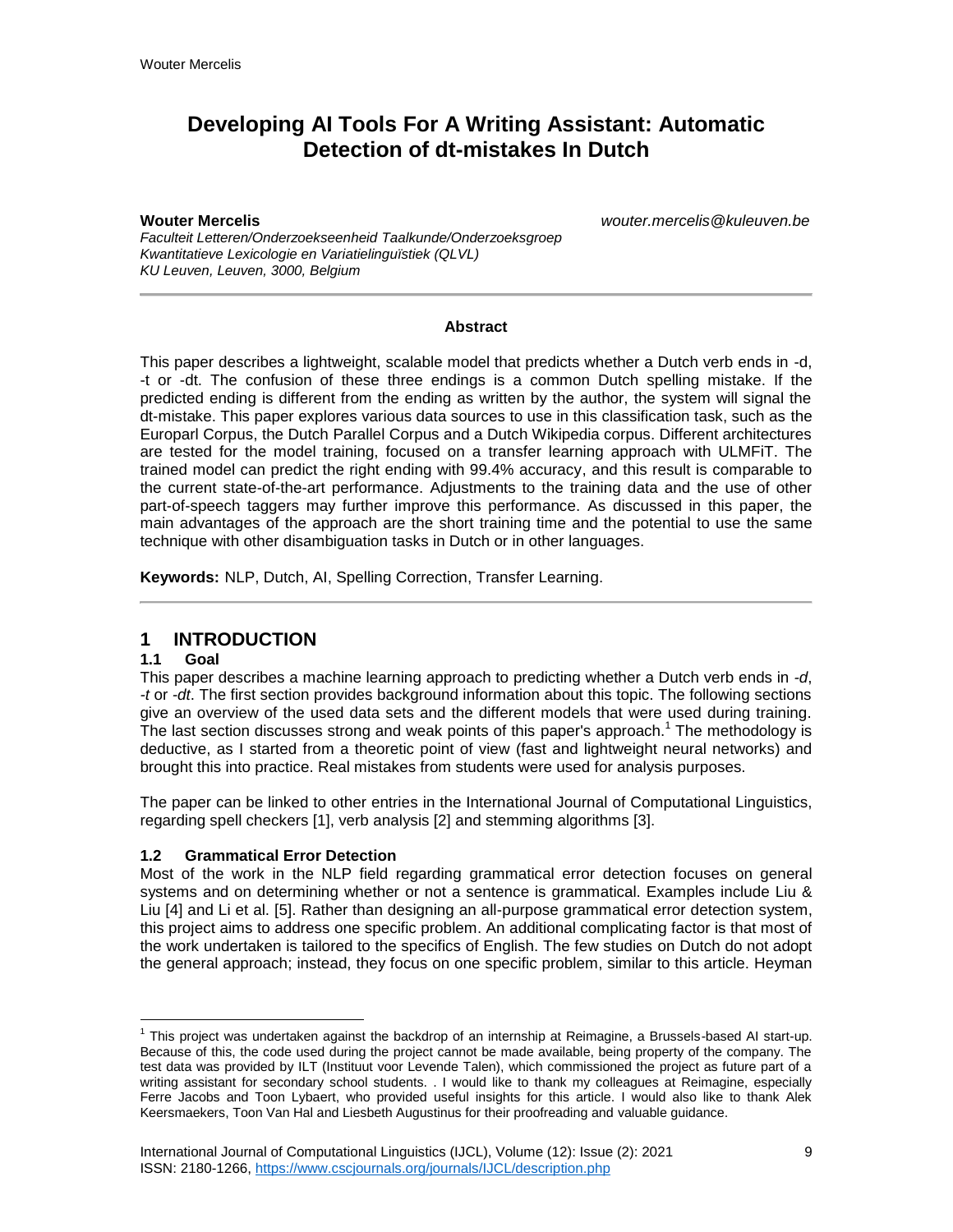et al. [6] also worked on dt-mistakes, while Allein et al. [7] provided a model that disambiguates *die* and *dat*. Dt-mistakes will be discussed in more detail in the next section.

The first grammatical error detection systems built were rule-based. However, writing such manual rules is very time-consuming, does not generalise well and does not capture more complex phenomena like long-distance dependencies [8]. Up until recently, a statistical approach with n-grams in large corpora was used to solve this issue. Data sparsity forces the n-gram approach to work with large data sets such as the Google n-gram corpus [9]. These models need to run on expensive high processing computing systems due to their large size. Additionally, the n-gram approach still has problems capturing more complex phenomena like long-distance dependencies [8]. Heyman et al. [6] referred to an approach in which a word-based classifier is trained per word pair that can give way to a dt-mistake (e.g. *gebeurd* and *gebeurt*). However, this approach does not generalise well, as the system does not learn the actual dt-rule.

Nowadays, neural network models are considered to be better equipped to perform such error detection tasks. These models have the capability to model complex sentences containing, for example, many long-term dependencies [10].

### **1.3 The Dutch dt-rule**

Dutch regular verbs adhere to the following conjugation rules, as illustrated in Table 1. In this table, the first six rules are considered dt-rules in a narrow sense. Rules 1-11 can be seen as the dt-rules in a broader sense, as they involve endings other than just *-d*, *-t* and *-dt*.

| #              | tense                       | usage           | subj. position        | rule                                       | $\alpha$ example $+$ translation                                |
|----------------|-----------------------------|-----------------|-----------------------|--------------------------------------------|-----------------------------------------------------------------|
| 1              | present                     | $1^{st}$ person | anywhere              | stem                                       | Ik beantwoord je vraag.<br>I answer your question.              |
| $\overline{2}$ | present                     | $2^{nd}$ person | after<br>the verb     | stem                                       | Beantwoord je de vraag?<br>Do you answer the question?          |
| 3              | past<br>participle          | as verb         | anywhere              | $(ge) + stem$<br>$+ (d/t)^{\dagger}$       | Hij heeft de vraag beantwoord.<br>He has answered the question. |
| 4              | imperative                  |                 | no subject            | stem                                       | Beantwoord de vraag!<br><b>Answer</b> the question!             |
| 5              | present                     | $2^{nd}$ person | not after<br>the verb | $stem + t$                                 | Jij beantwoordt de vraag.<br>You answer the question.           |
| 6              | present                     | $3^{rd}$ person | anywhere              | $stem + t$                                 | Hij beantwoordt je vraag.<br>He answers your question.          |
| 7              | $_{\rm past}$<br>participle | adjective       | anywhere              | $(ge) + stem$<br>$+ (d/t)^{\dagger} + (e)$ | De beantwoorde vraag<br>The answered question                   |
| 8              | past                        | singular        | anywhere              | $stem + te/de$                             | Hij beantwoordde de vraag.<br>He answered the question.         |
| 9              | past                        | plural          | anywhere              | $stem + ten/den$                           | Zij beantwoordden de vraag.<br>They answered the question.      |
| 10             | present                     | plural          | anywhere              | $stem + en$                                | Zij beantwoorden de vraag.<br>They answer the question.         |
| 11             | infinitive                  |                 | anywhere              | $stem + en$                                | Ik zal de vraag beantwoorden.<br>I will answer the question.    |

**TABLE 1:** An overview of the Dutch dt-rules, cited from Heyman et al. [6].

In Dutch, *-d* at the end of a word is pronounced as unvoiced *-t*, which explains why there is no audible distinction between words such as *rat* ('rat') and *rad* ('wheel'). When the stem of the verb ends in *-d*, confusion arises. The first person singular ends in *-d*, e.g. *ik word* ('I become'), but in the second and third person singular present, the ending *-t* is added to the stem, e.g. *hij wordt*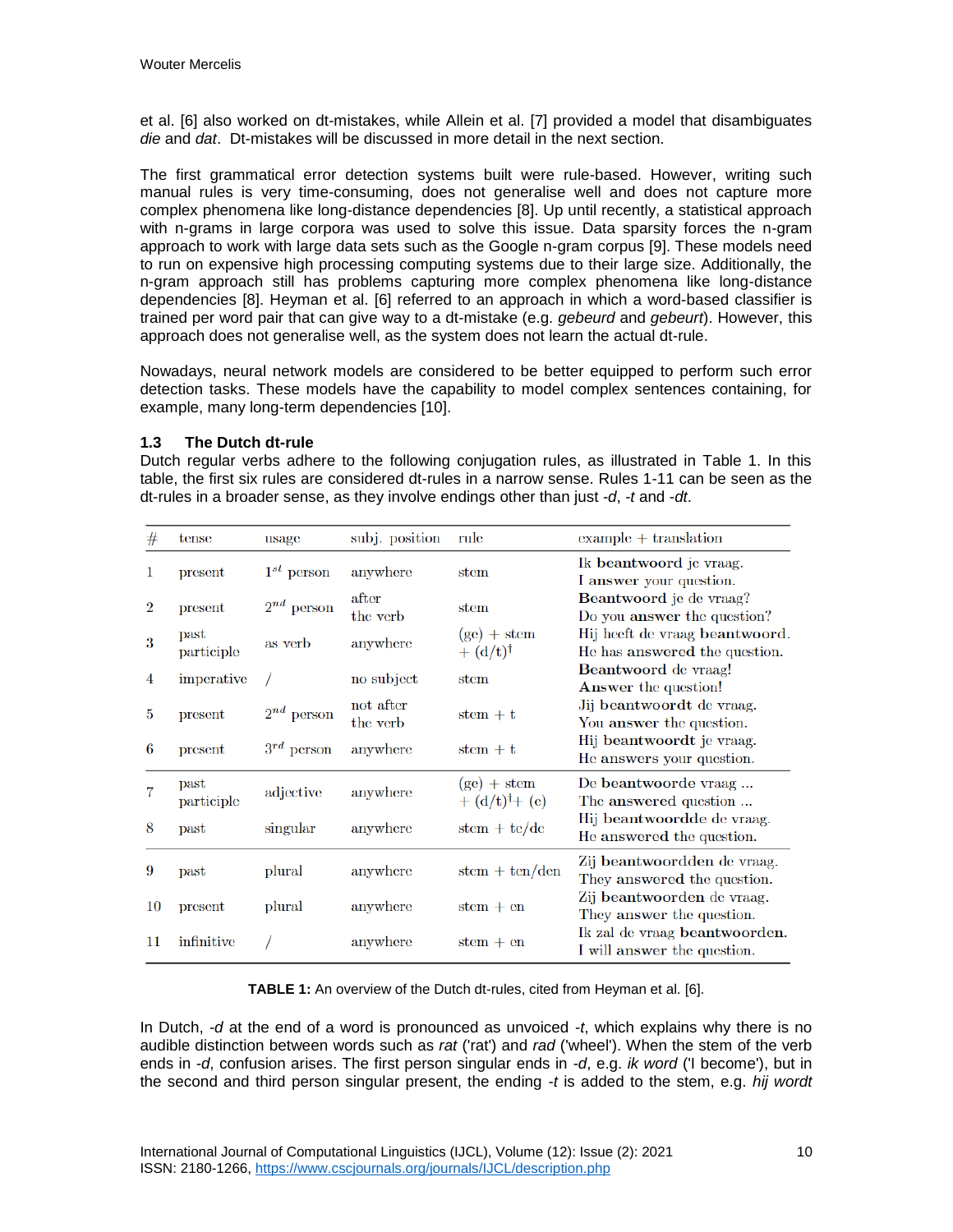('he becomes')<sup>2</sup>. The *-dt* at the end of a word, which occurs when a stem ending in *-d* receives the verb ending *-t*, also has an unvoiced pronunciation. Verhaert & Sandra [11] argued that the root cause of dt-mistakes is so-called homophone dominance. This means that the writer will choose the most frequent form of a verb, when put under stress or when distracted.

Another cause underlying many dt-mistakes is the inversion rule for second person singular. Normally, this point of view has an ending in *-t*, but when the sentence is inversed (e.g. in a question), there is no such ending. This can be illustrated with examples 1 and 2 [12]:

- 1. *Jij beantwoordt haar vraag.*  You answer her question.'
- 2. *Beantwoord je haar vraag?*

'Do you answer her question?'

3. *Beantwoordt je moeder haar vraag?*  'Does your mother answer her question?'

Furthermore, the second person singular personal pronoun *jij* also has the phonetically weakened form *je*. However, the second person singular possessive pronoun *jouw* has the same phonetically weakened form *je*, e.g. *jouw/je moeder* ('your mother'). In non-inverted sentences, this does not cause any problems, as the endings for the second and third person singular are the same. However, in inverted sentences such as questions, the ending differs. This is illustrated in examples 2 and 3 [12].

A third cause of dt-mistakes lies in the past participle, which is regularly formed by adding a prefix *'ge-'* to the verb stem and a suffix. The suffix is *-t* when the verb stem ends in an unvoiced consonant, but it is *-d* when the verb stem ends in a voiced consonant. For example, the verb *suizen*, meaning 'to whiz', does not have the predicted stem *'suiz'*; rather, it has the stem *'suis'*. The underlying stem *'suiz'* is used to determine the ending, resulting in the participle *gesuisd* and not *'gesuist'* [12].

Another category of participle-based dt-mistakes occurs when the past participle is irregularly formed. For example, when a verb stem already starts with *'ge-'*, the past participle prefix *'ge-'* is dropped. When the verb stem ends in a voiced consonant, the participle ends in *-d*, while the second and third person singular present forms end in *–t* [12].

- 4. *Hij getuigt tegen mij.*  'He testifies against me.'
- 5. *Hij heeft tegen mij getuigd.*  'He has testified against me.'

Finally, the difference between context-dependent and context-independent mistakes needs to be stressed. All previous examples are prone to context-dependent mistakes, as the different forms of the verb all exist in Dutch but in different contexts. However, it is also possible to make a context-independent mistake and create a non-existent form. An example from the test data is *hij duwd*, a non-existent form, instead of *hij duwt* ('he pushes').

## **1.4 Previous Work by Heyman et al. [6]**

 $\overline{a}$ 

Heyman et al. [6] focused on context dependent dt-mistakes, while this paper aims to cover both context dependent and context independent errors. While it is theoretically possible to use a dictionary lookup for these context independent mistakes, it is convenient that the model is able to predict these as well, as this reduces the amount of memory needed.

Another difference is that Heyman et al. created a system to introduce mistakes in a text to later correct them. In this paper, for the training data, we have used data without mistakes, as the

 $2$  Phonetically, both forms can be transcribed as follows: /vort/

International Journal of Computational Linguistics (IJCL), Volume (12): Issue (2): 2021 11 ISSN: 2180-1266, https://www.cscjournals.org/journals/IJCL/description.php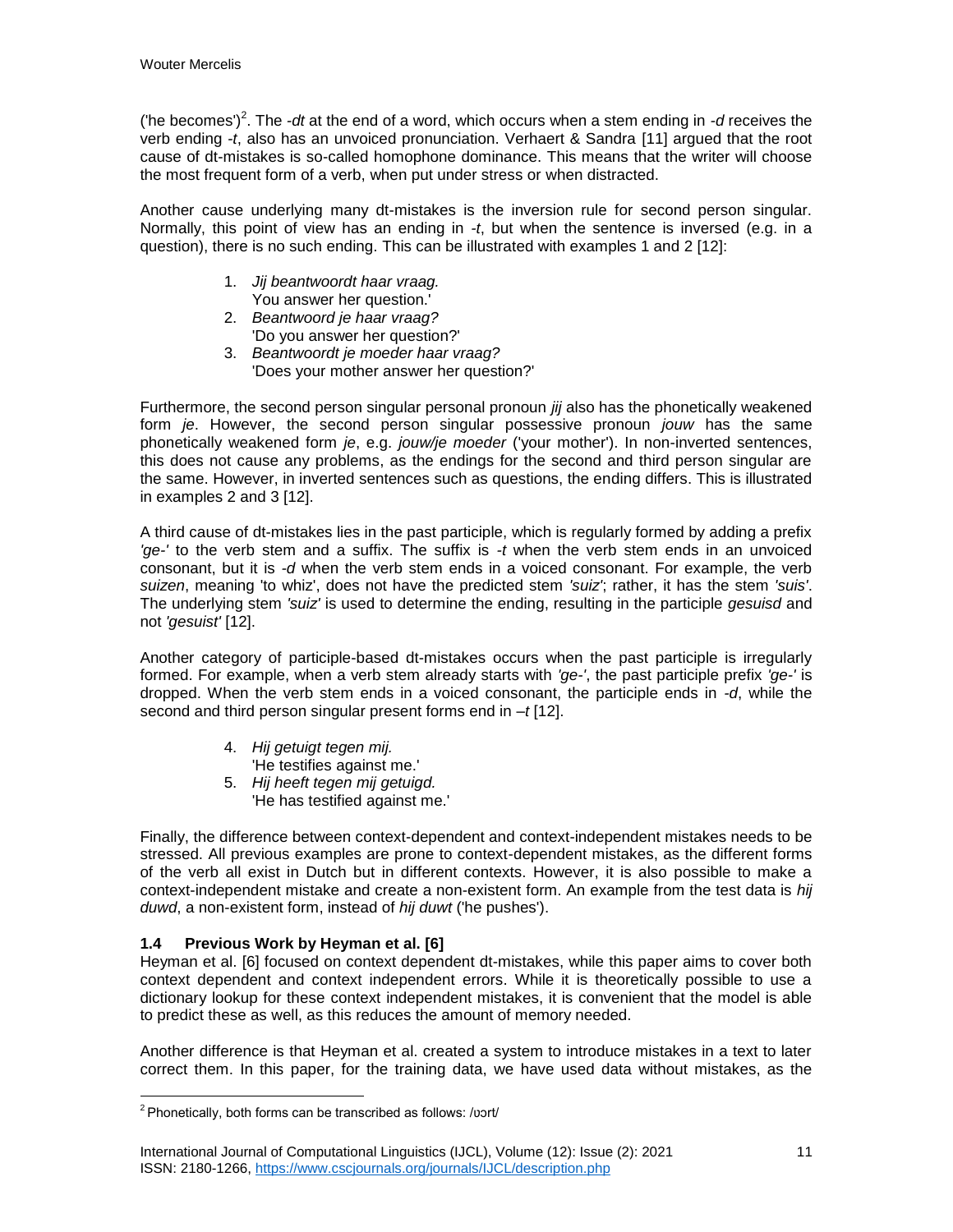model only trains on predicting the right ending. For the test data, we did not insert mistakes in a text with an algorithm. Instead, I searched for texts containing actual mistakes and focused on sentences written by students. If the model's prediction was different from a student's written verb ending, a signal was given that the form may be incorrect.

The architecture of the models also differs. This paper makes use of the ULMFiT approach with an AWD-LSTM network, which is a regular LSTM network with tweaked hyperparameters. Heyman et al. used a custom engineered setup, consisting of a context encoder and a verb encoder, concatenated in a feed-forward neural network (FFNN). The final probability is computed using a softmax function over the FFNN-layer. A visualisation of Heyman et al.'s model is shown in Figure 1. Another difference between the two approaches lies in the use of part-ofspeech taggers. Heyman et al. used TreeTagger [13], while I used spaCy's PoS tagger [14]. This decision was primarily made because the commissioning institute (ILT) already works with spaCy, thus making the final implementation easier. It is possible that spaCy's PoS tagger missed some verbs, which are thus not present in the data. In the meantime, the model aimed to accurately predict the ending of the detected verbs. In this implementation, a verb was considered correct if the written ending was the same as the model's predicted ending. Otherwise, the verb was considered to be incorrect.



De man antwoordt op de vraag

**FIGURE 1:** A visualisation of the model used by Heyman et al. [6].

As mentioned above, there is a difference between dt-mistakes in the narrow sense (confusing  *d*, *-t* and *-dt*), and dt-mistakes in the broad sense (adding *-de*, *-dde(n)*, *-te*, *-tte(n)* etc.). Heyman et al. [6], working on the broad sense, experienced some trouble with the multitude of labels, causing them to drop infrequent labels such as the past plural forms (number 9 in Table 1). As mistakes in the narrow sense are in absolute numbers much more frequent than mistakes in the broad sense, we decided to focus on the core task of discerning *-d*, *-t* and *-dt*. Furthermore, the broad sense is harder to grasp completely, as some minimal pairs show the doubling of vowels as well (e.g. *vergrote*, *vergrootte* ('enlarged')). However, it should be possible to train another, separate model that corrects all possible mistakes in the broad sense. We leave that problem for further research.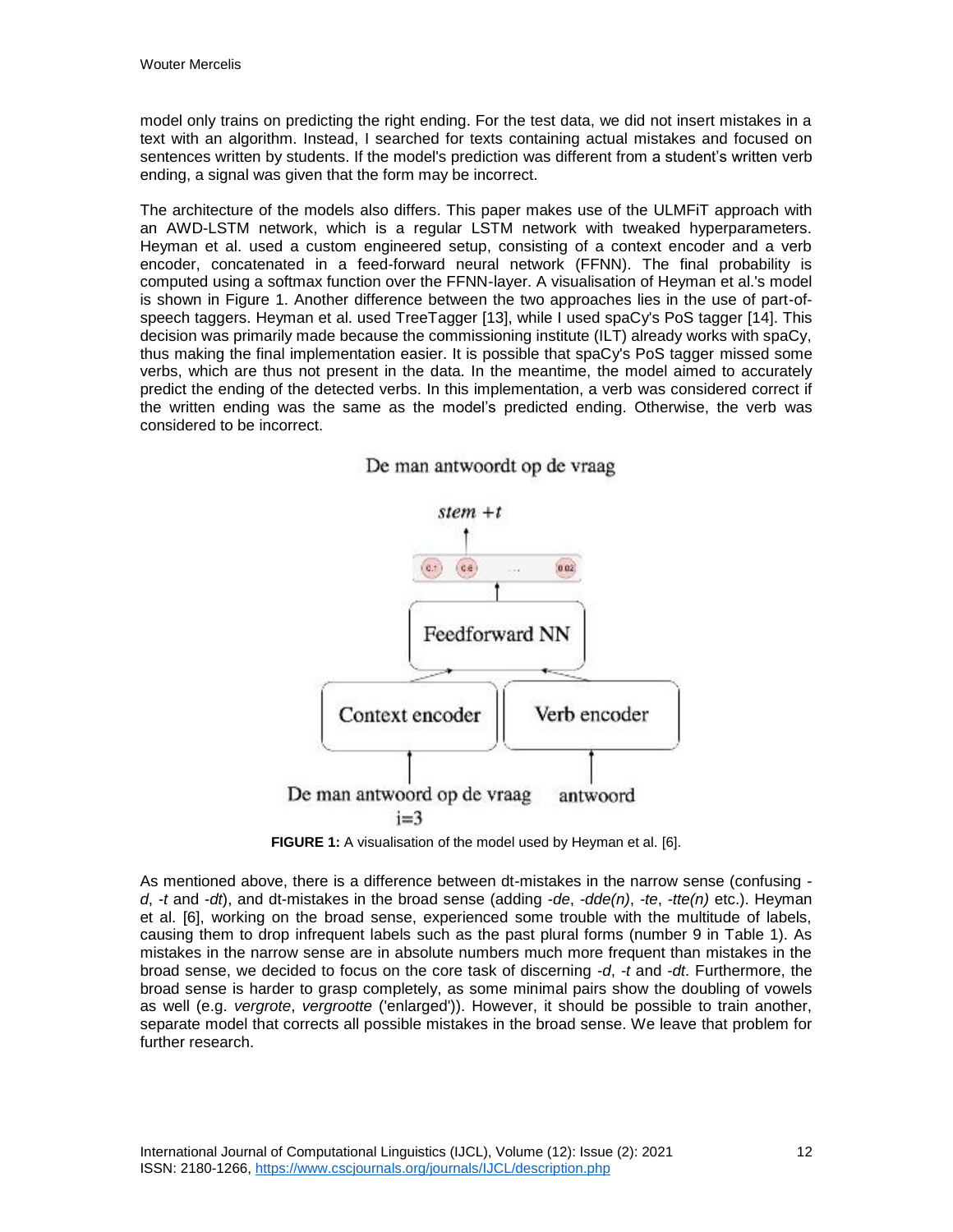## **2 DATA**

## **2.1 Training Data**

Three main data sets were used for training: the Europarl corpus, the Dutch Parallel Corpus (DPC) and a corpus made from Dutch Wikipedia articles. The development data used during the training of the models stemmed from the random selection of 20% of the sentences in the training data. A detailed description of the data is included in the appendix in Table 5.

### 2.1.1 Europarl Corpus

The Europarl corpus [15] collects the proceedings of the European Parliament and is available in several languages, including Dutch. Professionals created this corpus, which means that the quality of the text data is assured. However, the domain variation is limited, both in content, as only politics are covered, and on a grammatical level, as there are few verbs found in the second person. To filter out a first wave of sentences with no verbs ending in *-d*, *-t* or *-dt* at all, I used a subset of Heyman et al.'s [6] Europarl corpus in which each sentence contains at least one verb ending subject to the Dutch dt-rule in its broad sense.

I altered the data set by evening out the counts of *-d*, *-t* and *-dt*. As *-dt* occurs less than *-d* and *-t* (between 5% and 10% of the cases, depending on the data set), it was difficult for the model to predict the dt-cases. This data alteration was also performed on the other two corpora, described infra.

### 2.1.2 Dutch Parallel Corpus

The Dutch Parallel Corpus (DPC) [16] is a multilingual parallel corpus. It consists of parallel texts in Dutch, English and French. The main goal of the corpus is to provide material for multilingual tasks such as machine translation, but it is also possible to use a corpus containing only one language. An advantage of the DPC is that it covers a wide range of domains, although the total size of the corpus is significantly smaller than the Europarl corpus.

### 2.1.3 Dutch Wikipedia Corpus

As using a complete Dutch Wikipedia dump [17] would result in too much data, I selected articles at random to create a subset of the entire corpus. The advantage of the Wikipedia corpus is that all texts are written in a (pseudo-)scientific style. As the goal of the study was to improve a tool correcting student-written texts in a similar style, this data set closely fit the expectations. A disadvantage of the Wikipedia corpus is that all the sentences are written in third person, while students use the first person when writing about their personal experiences.

### 2.1.4 Combinations of Data Sets

To circumvent problems such as the absence of first person pronouns in the Wikipedia corpus, I decided to combine data sets. The Wikipedia corpus was used as the base corpus, with the addition of either the DPC or the Europarl corpus. Using the equalised version ensured that the resulting corpus was small enough to be computationally efficient. Moreover, it guaranteed that there were enough dt-cases, while still maintaining the difference in usage between *-d*, *-t* and *-dt*.

In theory, combining all three data sets would also be possible. As the training time would further increase, and the current results turned out to be satisfactory, I did not train a model combining all three data sets.

### **2.2 Test Data**

Over the course of the study, I added several sets of test data, taken from various sources. Some data sets were added to compare results with other research, while others were added to approximate real world data. The data sets are summarised in Table 2.

### 2.2.1 Test Corpus from Heyman et al. [6]

The test set containing online dt-quizzes was made publicly available [18]. For this paper, sentences not relating to dt-mistakes in the narrow sense were removed. This makes an accurate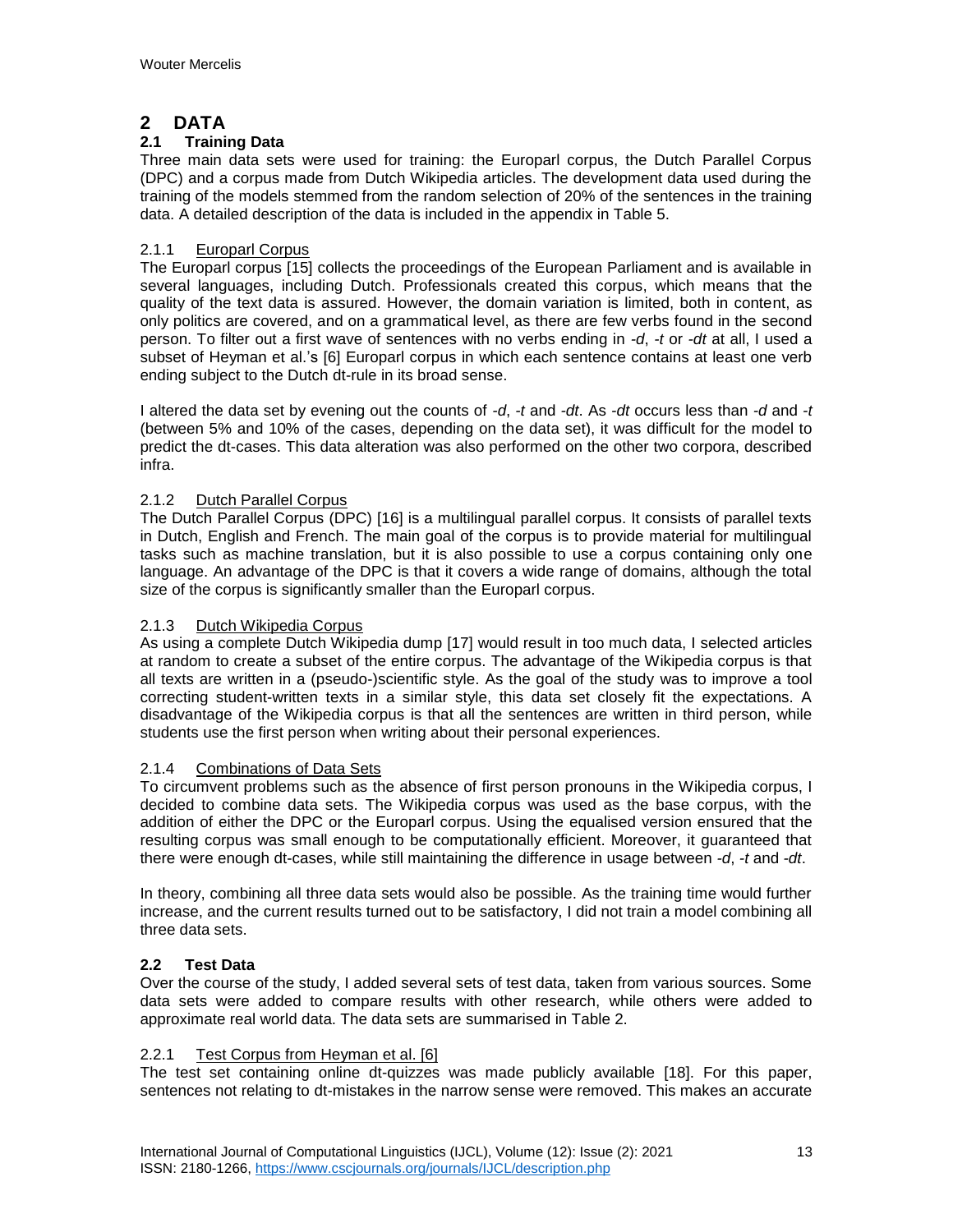comparison with Heyman et al. difficult, as I do not have access to their results on this particular subset.

## 2.2.2 Scholieren.com

Scholieren.com is a website where students (mainly from secondary school) can upload their writings (book reports, essays etc.). Other users can rate the uploaded writings, but the writings are not checked for spelling mistakes or factual errors. The writings uploaded to this website are thus highly approximate to the target group of secondary school students. Four texts were chosen, written by Flemish students of various ages, viz. papers written by a first year secondary school student [19], a second year secondary school student [20], a third year secondary school student [21] and a sixth year secondary school student [22], respectively.

From these texts, 100 cases were randomly selected. This is data set Schol\_1 in Table 2. Afterwards, I searched for a text with a high number of mistakes. This was done to check whether spaCy's part-of-speech tagger was still able to identify verbs when they were spelled incorrectly. A book review, written by a sixth year secondary school student, meets this criterion [23]. This is data set Schol\_2 in Table 2.

## 2.2.3 Test Set ILT

ILT provided me with their own test set containing actual errors made by students. From this list of 100 sentences, 69 sentences were suitable for d/t/dt-classification. This data set diverges from the pattern seen in the training data, where the ending -dt occurred between 5% and 10% of the cases. In this data set, it is the most frequent ending. A possible explanation is the focus in this data set on the auxiliary verb *worden*, which occurs 28 times. This verb ends in the first person on -d and in the more frequent third person on -dt.

| <b>Name</b>  |  |    | <b>Total</b> |
|--------------|--|----|--------------|
| Heyman       |  |    |              |
| Schol_       |  |    |              |
| Schol_2      |  |    |              |
|              |  |    | 69           |
| <b>Total</b> |  | 4τ | 248          |

**TABLE 2:** Overview of the used test data sets.

## **3 MODELS**

This section first discusses the preprocessing steps and the main architecture used for the language model. This is followed by an overview of the trained models, after which attention is given to metrics other than accuracy.

## **3.1 Preprocessing Steps**

After downloading the data, the first step consisted of filtering the actual sentences and removing other unnecessary information. For the Wikipedia corpus, this meant deleting titles and subtitles. The DPC, on the other hand, is XML-based. Therefore, the tags allowed me to extract the text and write it to one large text file. For the Europarl corpus, I used the sentence-by-sentence text file from Heyman et al. [6]. As a second step, spaCy's part-of-speech tagger was used for each set of sentences, enabling me to identify the verbs in each sentence. For each verb, the ending ( *d*, *-t* or *-dt*) was cut off and replaced with the dummy symbol #. The actual verb endings were kept to serve as a ground truth for the classifier and to determine whether a mistake was made in the test data. If the verb did not end in *-d*, *-t* or *-dt*, the dummy symbol was still added, and the ending was filled with a slash sign, such as 'is/'.

As there is often more than one verb in a sentence, I decided to repeat sentences in the data set. For each repetition, only one verb was assigned a dummy symbol. The sentence *Ik word opgehaald door mijn moeder,* meaning 'I get picked up by my mother', appears in the data set as: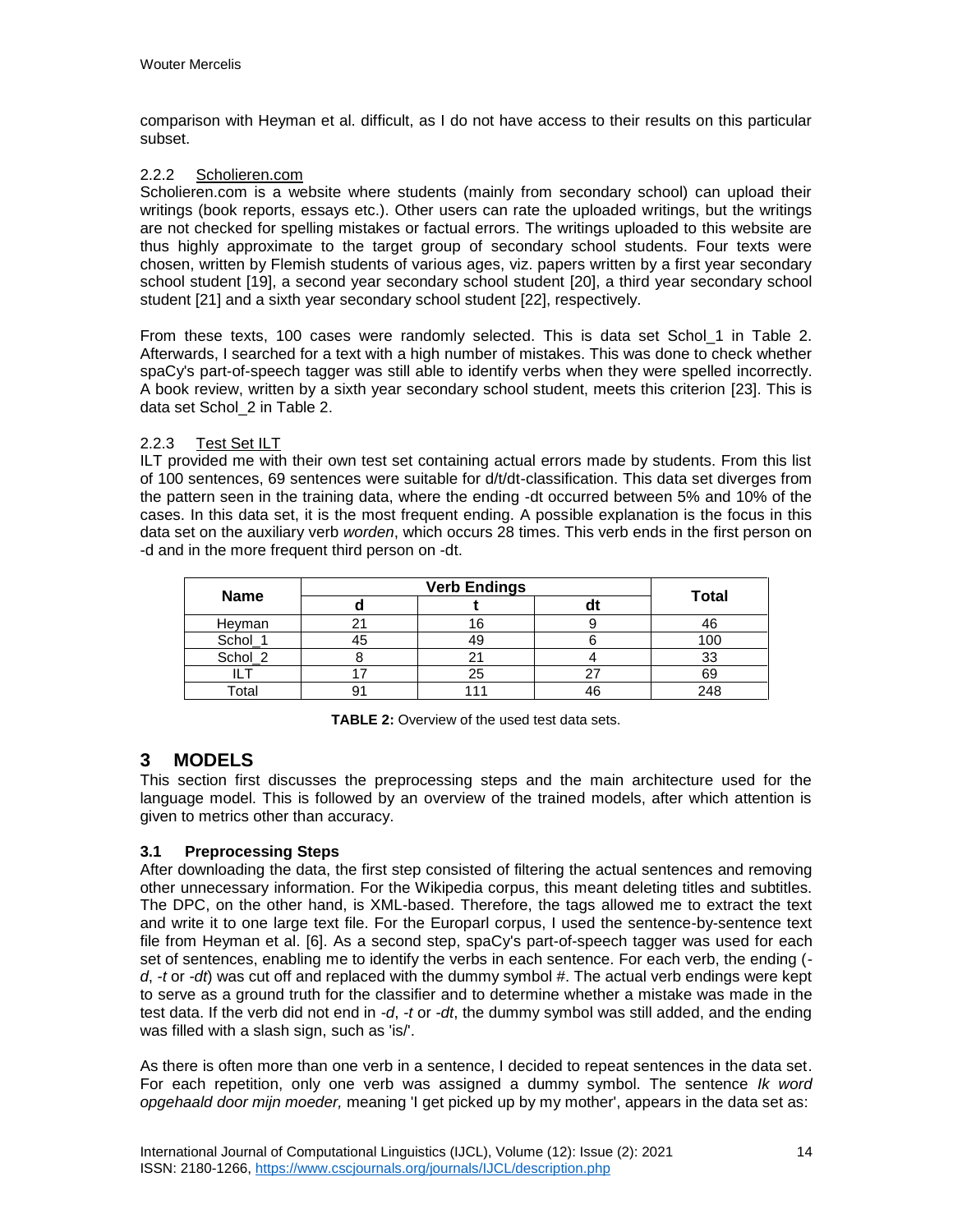- Ik wor# opgehaald door mijn moeder.
- Ik word opgehaal# door mijn moeder.

This way, the classifier does not have to predict multiple verbs at the same time, which would be impossible.

Using these steps, the text file was converted to a comma-separated values file (CSV file), with the following columns: sentence ID number, unaltered sentence, sentence with a dummy symbol, verb without an ending and verb ending. The verb without ending column was added to improve the readability of the CSV file. The preprocessing is visualised in Figure 2.



**FIGURE 2:** A schema highlighting the preprocessing steps.

### **3.2 Transfer Learning with ULMFiT**

### 3.2.1 ULMFiT

ULMFiT (universal language model fine-tuning for text classification) is a method to introduce inductive transfer learning to various natural language processing tasks. Originally, the technique has found success in Computer Vision, but up until recently this was not the case in NLP due to a lack of knowledge [24]. The model makes use of a three-layer LSTM architecture called AWD-LSTM. This architecture is the same as a regular LSTM (long short-term memory), but uses different dropout hyperparameters. Using an LSTM makes sure that long-term dependencies are covered, as an LSTM is able to filter out important information that spans an entire sentence.

The process behind an ULMFiT model can be divided into three steps. The first step is the acquisition of a general language model. This model can be trained, or an existing model can be used. For this paper, an existing model was used [25], although we briefly considered training our own model. However, the existing model formed a good starting point because it was trained on a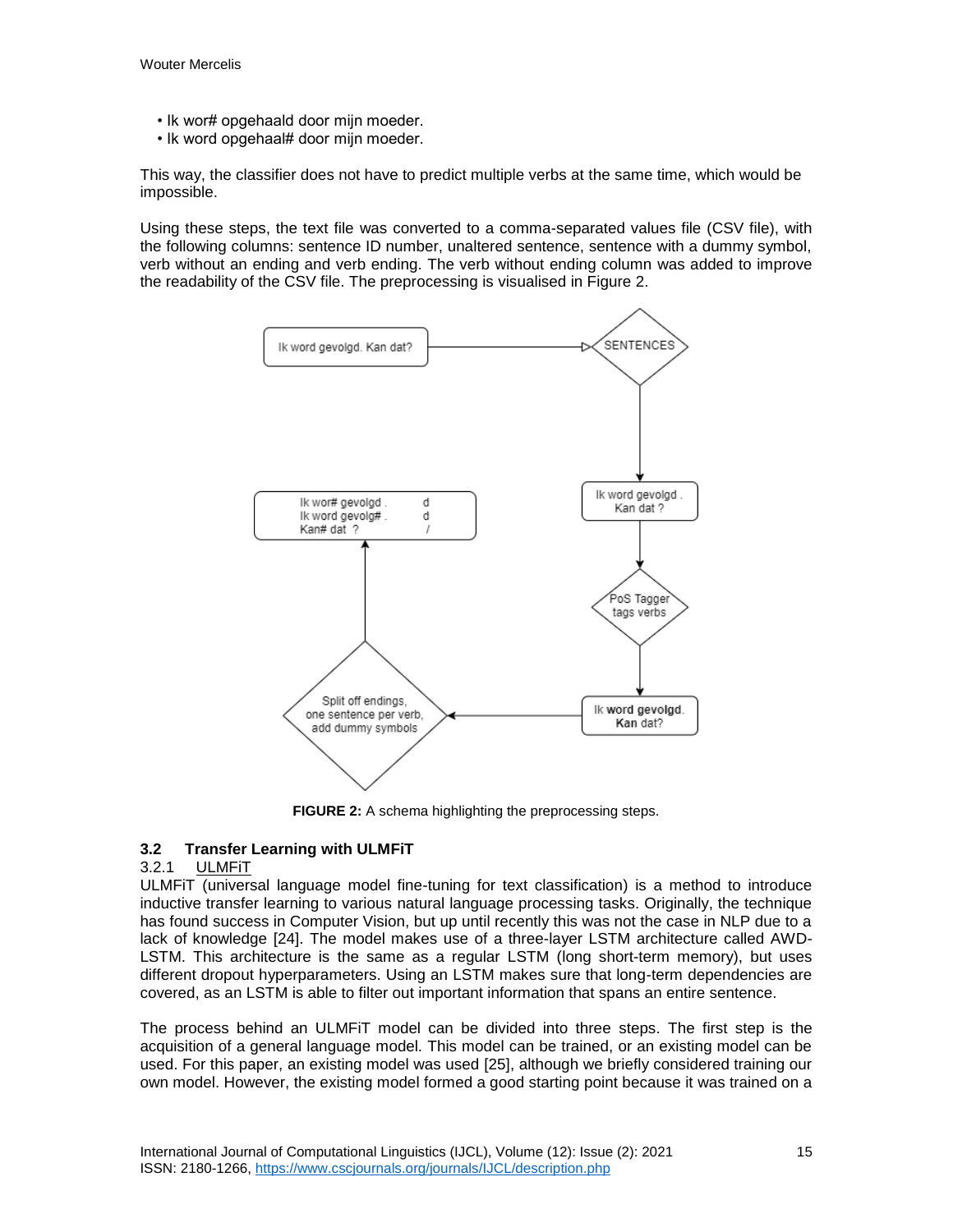large Wikipedia corpus. Nevertheless, fine-tuning these data with our own, smaller Wikipedia corpus increased the performance of the model.

The second step is fine-tuning the general language model on the target task. This takes into account that the training data often have a different distribution than the data used in the general model [24]. It is possible to use discriminative fine-tuning while training the fine-tuned model. This means that different layers of the model are trained with different learning rates, which improves the performance of the model. The vocabulary size of the language model is 60,000 words. The loss function is a standard cross-entropy loss function, which is used for the classifier training as well. This function can be described as follows [26]:

$$
loss(x, class) = -\log\left(\frac{\exp(x[class])}{\sum_j \exp(x[j])}\right) = -x[class] + \log(\sum_j \exp(x[j]))
$$

The input of this function is a vector with three elements during the training of the classifier, one for each possible class. The predicted class is positive, while the other two are negative. The displayed result of the loss function is the average loss per epoch. A lower loss means that there is less distance between the predicted classes and the ground truth.

The third and final step involves fine-tuning the classifier. For this task, two linear layers are added to the language model, with a ReLU activation for the first layer and a softmax activation for the second layer. This way, the classifier gives a probability distribution over the classes as output. To fine-tune the classifier, it is possible to use gradual unfreezing. This means that the layers of the model are fine-tuned one by one instead of all layers being fine-tuned at the same time. This process starts at the last layer, as this layer contains the most specific knowledge. By using this technique, the risk of catastrophic forgetting is reduced [24]. A visualisation of the ULMFiT architecture is shown in Figure 3.



**FIGURE 3:** A visualisation of the ULMFiT architecture [27].

### 3.2.2 Fast.ai

Fast.ai is an AI library for Python, built on PyTorch, that aims to make AI more accessible to the general public [28]. As fast.ai v2 [29] was still in development during this study, I used fast.ai v1. The library is built in such a way that both people with limited coding skills and experts are able to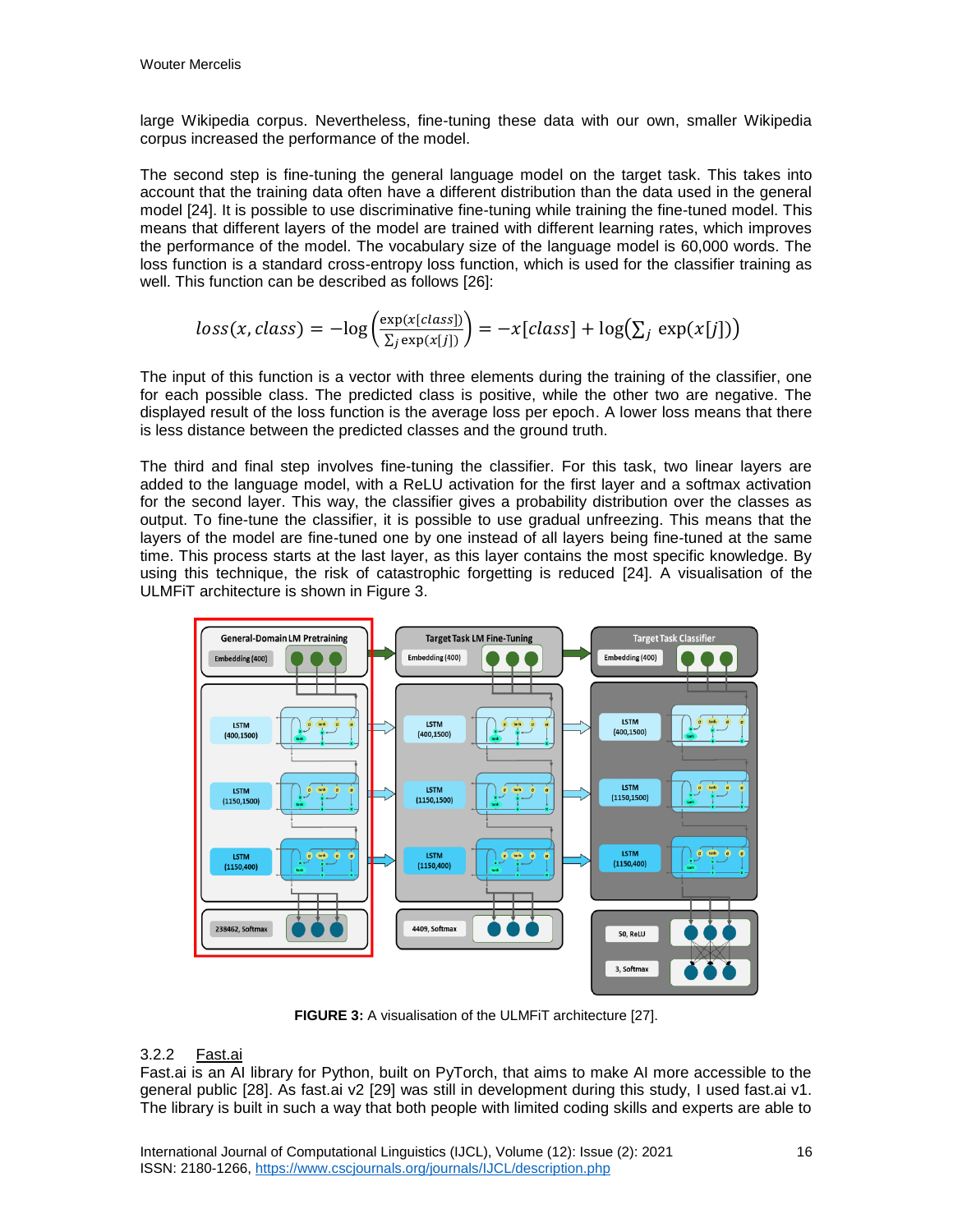work with it. As the developers of fast.ai also developed ULMFiT, the platform is best suited to use this architecture. However, other techniques can be used as well, such as BERT-based models $^3$ .

### **3.3 Overview of the Trained Models**

For this paper, I experimented with various models, whose results will be explained in more detail here, with special attention given to the final model.

The experiments showed that using fast.ai's gradual unfreezing technique provides good results. It predicted the right learning rate per epoch, as shown in the below graph (Figure 4).



**FIGURE 4:** The learning rate predictor during model training. The red dot is the suggested learning rate.

Equalising the verbs, as described in section 2.1, resulted in a negative impact. Few training data remained, resulting in a performance hit, especially in the test data.

The final experiments involved the equalised data sets, adding the DPC equalised set to the wellperforming Wikipedia corpus in one experiment, and adding the Europarl equalised set to the Wikipedia corpus in another. The combination Wikipedia-Europarl outperformed Wikipedia-DPC by a slight margin, possibly because the Europarl data set was larger. For an unknown reason, the Wikipedia-DPC corpus performs badly on the test data, while the Wikipedia-Europarl combination notes good results. By combining data sets in this way, I found the perfect balance between an unequalised and an equalised data set, combining advantages from both.

The last described model (Wikipedia + equalised Europarl) is my final model, of which the results are highlighted in Table 3. The model was trained in one work day (excluding preprocessing time as this was already done) and is thus easily extendable to other, similar problems. The process of this internship clearly demonstrates that it is important to use data from a domain comparable to the target domain.

The accuracy of the model can still be improved by adding more data containing inverted sentences in the second person singular present. It is not of great importance for the current task, as students are not expected to use this form often in their writings, but it is important if the tool should ever be released for general purposes. Future research can provide a part-of-speech tagger that achieves an even higher accuracy than spaCy's.

### **3.4 Other Metrics**

 $\overline{a}$ 

The main task of this study consisted of training an accurate model. However, there are other metrics that measure whether a model's corrections are right or not, such as precision, recall and

 $3$  Training BERT-like models did not provide a useful outcome, mainly due to memory issues and the lack of a dummy symbol in the pretrained model.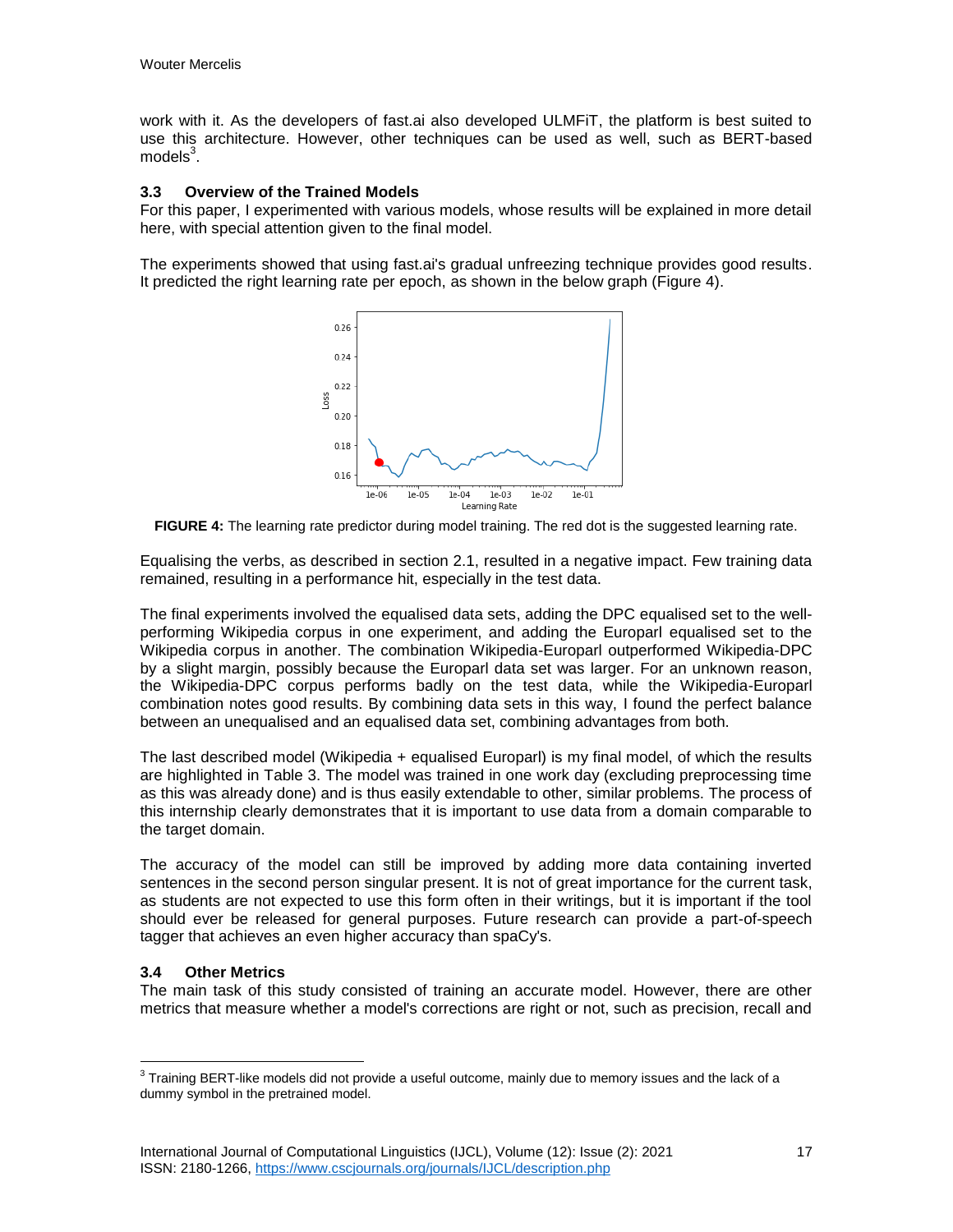the F1-score. These metrics are used in the same way as in Heyman et al. [6]. In this section, I will compute these metrics where possible, using the final model on the various test data sets.

As Heyman et al. used different data sets with a classifier that was trained on a slightly different task, it is not possible to make an accurate comparison between their approach and the approach of this paper.

The predicted labels (the verb endings) are divided into four groups:

- True positives (*tp*): the predicted ending corrects the original wrong ending successfully
- False positives (*fp*): the original ending was correct; the predicted ending introduces a mistake
- True negatives (*tn*): both the original and the predicted ending are correct
- False negatives (*fn*): both the original and the predicted ending are incorrect

The precision, recall and F1-score are then defined as follows:

$$
prec = \frac{tp}{tp + fp}
$$

$$
rec = \frac{tp}{tp + fn}
$$

$$
F_1 = \frac{2prec + rec}{prec + rec}
$$

I was not able to measure these metrics for the Heyman data set because we only had the data set with dummy symbols, without actual answers. A different problem was found in the Schol 1 data set, where all the verbs were both correctly spelled and predicted. This way, all the labels belong to the group with true negatives, resulting in a division by zero when calculating precision and recall.

For the Schol\_2 data set, calculating these metrics was trivial, as there were mistakes in the original labels and the accuracy of the predictions was 100%. This means that my model achieves a precision, recall and F1-score of 1.

The ILT data set is more interesting for these metrics. The data contains 64 corrected errors, 2 untouched originally correct verbs and 3 mistakes that were not corrected. There were no false positives. This results in a precision of 1, a recall of 0.9552 and an F1-score of 0.9771.

The results using this metrics are listed in Table 4. One should keep in mind that these metrics only consider the verbs in the data set. This means that erroneously written verbs that spaCy's part-of-speech tagger did not consider verbs are not included. However, the tagger still occasionally considered non-existent forms such as *hij duwd* instead of *hij duwt* as verbs. Nevertheless, these wrongly spelled verbs may still form an area of potential improvement.

|           | Schol_1 | Schol_2 |        |
|-----------|---------|---------|--------|
|           |         |         | 64     |
|           |         |         |        |
|           | 100     |         |        |
|           |         |         |        |
| Precision |         |         |        |
| Recall    |         |         | 0.9552 |
|           |         |         | 0.9771 |

**TABLE 4:** An overview of the precision, recall and F1-score of the final model, tested on various test data sets. Heyman et al. are not included, as their data consisted of sentences in which the ending should be predicted. Their data did not include writers' filled-in endings with mistakes.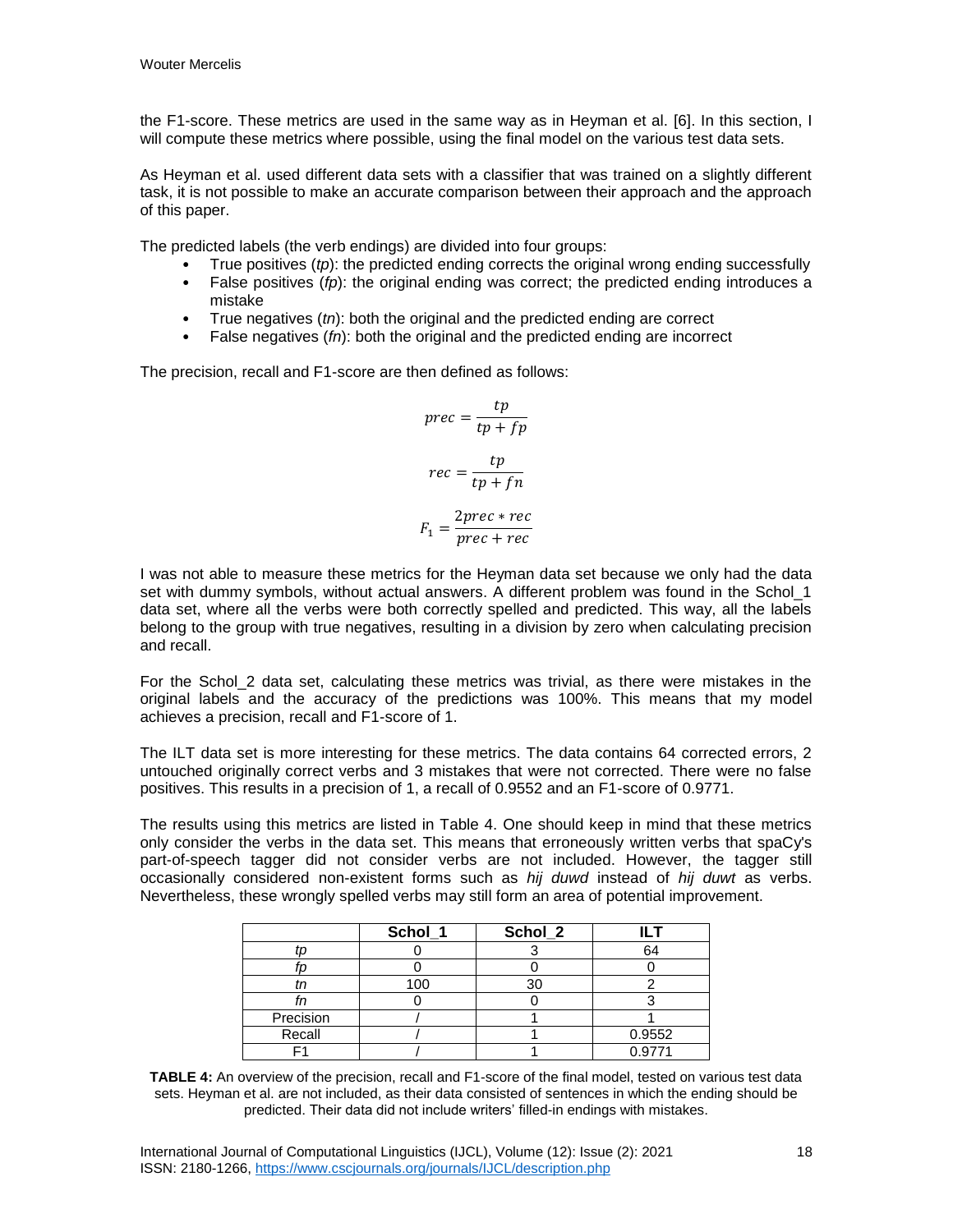## **4 DISCUSSION**

### **4.1 General**

While the model should be able to generalise well, it has a few disadvantages. For example, the model clearly has trouble predicting the second person singular in inversed sentences. This is due to a lack of training data. As this type of sentence is rather rare in student writings from secondary schools, I chose, due to time constraints, to keep the model as it stands. Needless to say, it is possible to search for more inversed sentences and add them to the training data.

Another possible flaw is the reliance on spaCy's part-of-speech tagger. I observed a case in the test data where a name (*De Gucht*), was incorrectly tagged as a verb, masking the ending *-t*. This can obviously lead to unexpected results. A similar case occurred in the training data, where a sentence contained an enumeration of points, explicitly written as point a until point d. The tagger identified point d as a verb, replacing the ending (the same d) with a dummy symbol. The rest of the verb thus remained empty, causing an unexpected error. Although such mistakes can happen during training, the neural model can handle some noise if the size of the data set is sufficiently large. However, if these mistakes happen when the model is actually in use, the user may not get the expected result. This may occur, for example, if someone uses the name *De Gucht* and the model determines that this is a verb that should end in *–dt*,

It is possible to visualise which words the model deems the most important in order to produce the ending output, thanks to the attention mechanisms. Figure 5 shows the attention the model gives to the sentence *Vind je het een slim besluit van het kabinet dit soort subsidies af te schaffen?* meaning 'Do you think it is a smart decision from the cabinet to abolish subsidies of this kind?' It is clear in the picture that the model gives most of its attention to the verb (without the ending) *'vin'* and to the subject *'je'*. These are indeed the two important factors that determine the verb's ending. In this case, the model correctly predicts the ending *-d*.

xxbos xxmaj vin # je het een slim besluit van het kabinet dit soort subsidies af te schaffen ?

### **FIGURE 5:** An example of attention: the two important words are highlighted.

The trained model makes use of a dummy symbol to predict verb endings. This means that the model is easy to generalise to other cases and that it can be trained for other classification tasks as well. For example, the diphthong /ɛɪ/ is written in two different ways in Dutch: ei and ij. While a dictionary-based model can solve most of these, as only one of the two possibilities exists, a neural network-based model can be trained to solve the cases where both words exist, based on context. Examples of minimal pairs for this problem are the verbs *leiden* ('to lead') and *lijden* ('to suffer') and the nouns *peil* ('level') and *pijl* ('arrow'). Instead of replacing the verb endings with a dummy symbol, these diphthongs should be replaced in the training data.

Another problem, already studied by Allein et al. [7], is the disambiguation of the Dutch words *die* and *dat*, which was explained in section 1.2. Further research is needed to determine if the model proposed in this report more effectively addresses these specific problems compared to the current state-of-the-art models.

Finally, multi-label classification, such as predicting punctuation, should also be possible. Due to the higher number of labels, this is a harder task, but the setup used during this study can be used here as well.

### **4.2 Impact and Possible Comparisons with Heyman et al. [6]**

The approach in this article differs from the one used by Heyman et al. [6] at several points. Firstly, the structure of the neural network is different, as Heyman et al. [6] used a recurrent neural network, whereas I made use of an LSTM-powered feed forward neural network.

Secondly, this article does not cover the same set of spelling mistakes as Heyman et al. [6], as they tried to detect dt-mistakes in the broad sense, while this article focuses on dt-mistakes in the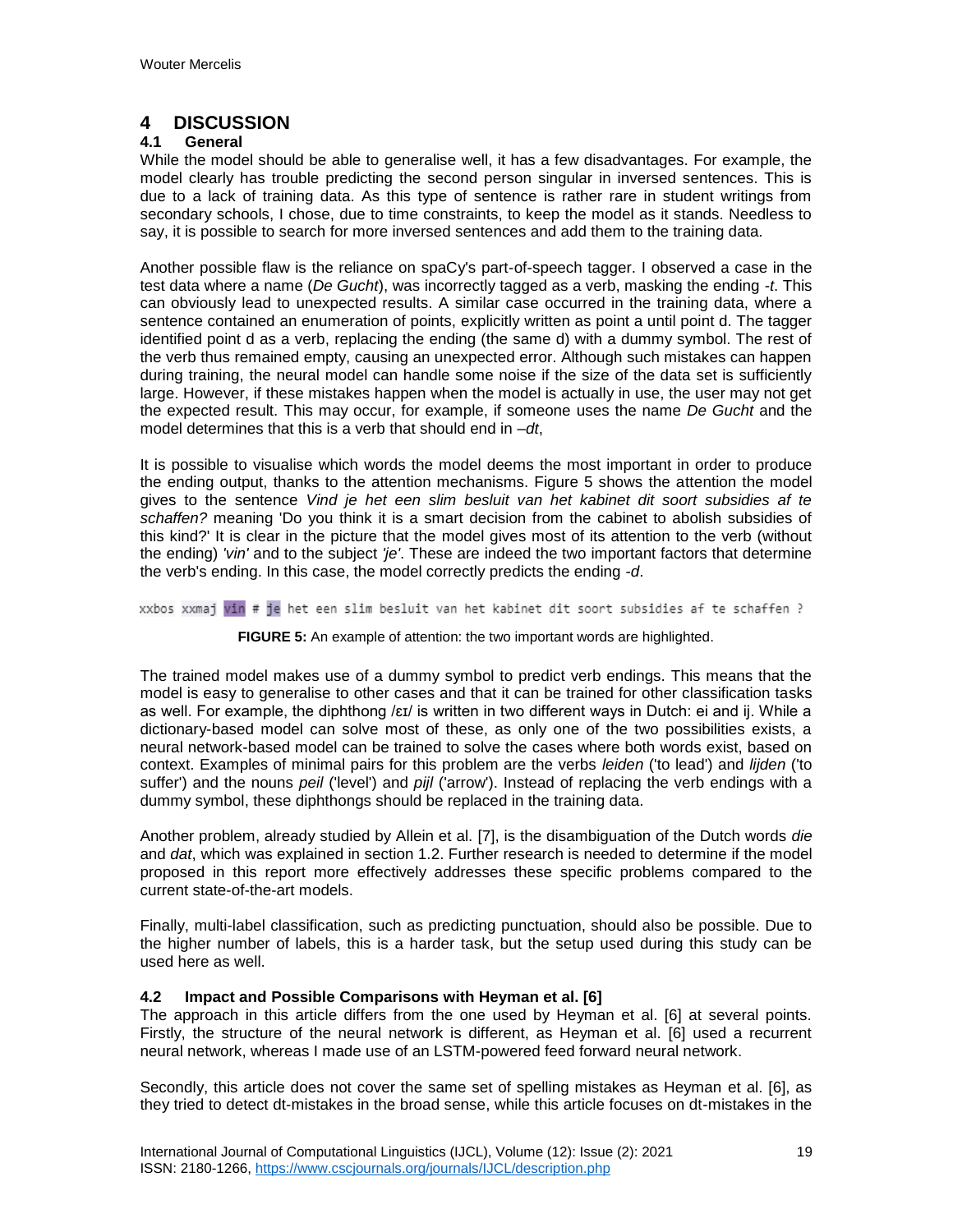narrow sense. Additionally, this paper pays attention to mistakes that result in non-existing verb forms, whereas Heyman et al. [6] only detect so-called context-dependent mistakes.

Furthermore, there was no need to automatically introduce mistakes to create an evaluation corpus, as this study had access to student-written texts with real mistakes.

Finally, the model presented in this paper is easily scalable, and does not need many computational resources, as it was able to be trained in less than a day on a Google Colab server.

## **5 SUMMARY**

This paper focused on creating a model for detecting dt-mistakes in Dutch sentences. Sentences were preprocessed in that SpaCy's part-of-speech tagger identified the verbs. One verb per sentence received a masked ending (the dummy symbol #). A neural network-based model, based on the ULMFiT transfer learning technique, was trained to classify the sentences as *-d*, *-t* or *-dt*, providing the verb ending. If the ending did not match the ending written by the author of the sentence, the system signaled that a dt-mistake was made. The final model needed one day of training on Google Colab's servers, with a training time of around 20 minutes per epoch, which is a major benefit. This model achieved high scores on various test data sets, comparable with the results of Heyman et al. [6], although it is difficult to accurately compare the two approaches.

In the future, more inverted sentences (mainly questions in the second person singular) could be added to the training data to improve performance predicting the second person singular of verbs in inverted sentences. Furthermore, the reasons causing the failure of the BERT model for this task can be researched. Finally, part-of-speech taggers other than spaCy may further improve the current model.

If the preprocessing is adjusted to a certain extent, the model should be usable, as a practical implication, for a wide range of other correction tasks as well, such as the *die/dat* problem (mentioned above) or the difference between the homophonous diphthongs *ei* and *ij*.

The model is thus of great interest for education purposes, as it can form part of a more extensive spellchecker.

| Data set        | <b>Verb Endings</b> |         |           |         |           |           |
|-----------------|---------------------|---------|-----------|---------|-----------|-----------|
| <b>Name</b>     | Subset              | d       |           | dt      |           | Total     |
| <b>EUR 100K</b> | train               | 34,088  | 61,332    | 11,809  | 253,324   | 360,553   |
|                 | valid               | 8,704   | 15,394    | 3,029   | 63,011    | 90,138    |
|                 | total               | 42,792  | 76,726    | 14,838  | 316,335   | 450,691   |
| EUR 100K NO /   | train               | 34.088  | 61.332    | 11,809  | 0         | 107,229   |
|                 | valid               | 8,704   | 15,394    | 3,029   | 0         | 27,127    |
|                 | total               | 42,792  | 76,726    | 14,838  | 0         | 134,356   |
| EUR 100K EQUAL  | train               | 11,809  | 11.809    | 11,809  | 0         | 35,427    |
|                 | valid               | 3,029   | 3,029     | 3,029   | 0         | 9,087     |
|                 | total               | 14.838  | 14,838    | 14,838  | 0         | 44.514    |
| EUR FULL        | train               | 512,756 | 925,976   | 178,211 | 3,837,637 | 5,454,580 |
|                 | valid               | 128.061 | 231,347   | 44,442  | 959,794   | 1,363,644 |
|                 | total               | 640,817 | 1,157,323 | 222,653 | 4,797,431 | 6,818,224 |
| EUR FULL NO /   | train               | 512,756 | 925,976   | 178,211 | 0         | 1,616,943 |
|                 | valid               | 128,061 | 231.347   | 44,442  | $\Omega$  | 403,850   |
|                 | total               | 640,817 | 1,157,323 | 222,653 | 0         | 2,020,793 |
| EUR FULL EQUAL  | train               | 178.211 | 178.211   | 178.211 | 0         | 534.633   |
|                 | valid               | 44,442  | 44,442    | 44,442  | $\Omega$  | 133,326   |
|                 | total               | 222,653 | 222,653   | 222,653 | 0         | 667,959   |

## **6 APPENDIX: DATA OVERVIEW**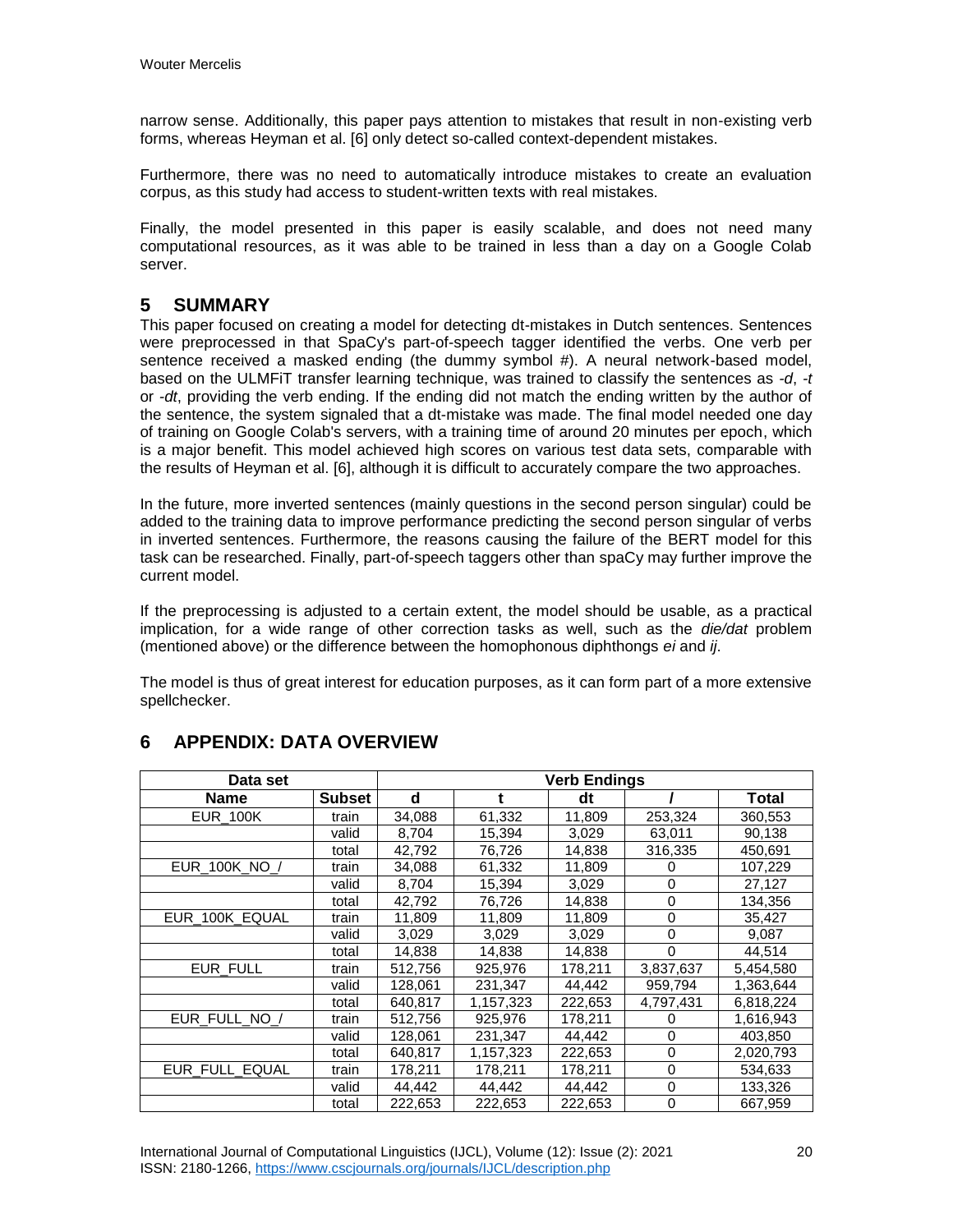| DPC_FULL             | train | 116,069 | 201,673 | 37,318  | 706,500     | 1,061,560 |
|----------------------|-------|---------|---------|---------|-------------|-----------|
|                      | valid | 28,519  | 50,281  | 9,332   | 177,257     | 265,389   |
|                      | total | 144,588 | 251,954 | 46,650  | 883,757     | 1,326,949 |
| DPC_FULL_NO_/        | train | 116,069 | 201,673 | 37,318  | 0           | 355,060   |
|                      | valid | 28,519  | 50,281  | 9,332   | 0           | 88,132    |
|                      | total | 144,588 | 251,954 | 46,650  | 0           | 443,192   |
| DPC_FULL_EQUAL       | train | 37,232  | 37,232  | 37,232  | $\mathbf 0$ | 111,696   |
|                      | valid | 9,418   | 9,418   | 9,418   | 0           | 28,254    |
|                      | total | 46,650  | 46,650  | 46,650  | 0           | 139,950   |
| <b>WIKI</b>          | train | 132,530 | 113,211 | 21,581  | 501,889     | 769,211   |
|                      | valid | 32,878  | 28,537  | 5,351   | 125,536     | 192,302   |
|                      | total | 165,408 | 141,748 | 26,932  | 627,425     | 961,513   |
| WIKI NO <sub>/</sub> | train | 132,530 | 113,211 | 21,581  | 0           | 267,322   |
|                      | valid | 32,878  | 28,537  | 5,351   | 0           | 66,766    |
|                      | total | 165,408 | 141,748 | 26,932  | 0           | 334,088   |
| WIKI_EQUAL           | train | 21,581  | 21,581  | 21,581  | 0           | 64,743    |
|                      | valid | 5,351   | 5,351   | 5,351   | 0           | 16,053    |
|                      | total | 26,932  | 26,932  | 26,932  | 0           | 80,796    |
| WIKI_NO_/            | train | 169,762 | 150,433 | 58,813  | $\mathbf 0$ | 379,018   |
| + DPC_FULL_EQ.       | valid | 42,296  | 37,955  | 14,769  | 0           | 95,020    |
|                      | total | 212,058 | 188,398 | 73,582  | 0           | 474,038   |
| WIKI_NO_/            | train | 310,741 | 291,422 | 199,792 | 0           | 801,955   |
| + EURO FULL EQ.      | valid | 77,320  | 72,979  | 49,793  | 0           | 200,092   |
|                      | total | 388,061 | 364,401 | 249,585 | 0           | 1,002,047 |

**TABLE 5:** Overview of the used training data sets. 'EQUAL' denotes that the amounts of *-d*, *-t* are *-dt* are made equal, 'NO\_/' indicates the removal of irrelevant verb endings, which were displayed with a / sign.

### **7 REFERENCES**

- [1] L. Salifou, and H. Â Naroua. (2014, Jun.). "Design of A Spell Corrector For Hausa Language." *International Journal of Computational Linguistics*. [On-line]. 5(2), pp. 14-26. Available: https://www.cscjournals.org/library/manuscriptinfo.php?mc=IJCL-56 [May 5, 2021].
- [2] G. Alafang Malema, N. Motlogelwa, B. Okgetheng and O. Mogotlhwane. (2016, Aug.). "Setswana Verb Analyzer and Generator." *International Journal of Computational Linguistics*. [On-line]. 7(1), pp. 1-11. Available: https://www.cscjournals.org/library/manuscriptinfo.php?mc=IJCL-73 [May 5, 2021].
- [3] J.S. Sumamo, and S. Teferra. (2018, Oct.). "Designing A Rule Based Stemming Algorithm for Kambaata Language Text." *International Journal of Computational Linguistics*. [On-line]. 9(2), pp. 41-54. Available: https://www.cscjournals.org/library/manuscriptinfo.php?mc=IJCL-73 [May 5, 2021].
- [4] Z. Liu and Y. Liu. (2016). "Exploiting Unlabeled Data for Neural Grammatical Error Detection." *arXiv.org*. [On-line]. Available: http://search.proquest.com/docview/2080422559/ [Mar. 21, 2021].
- [5] Y. Li, A. Anastasopoulos, and A. W. Black. (2020, Jan.). "Towards Minimal Supervision BERT-based Grammar Error Correction." *ArXiv200103521*. [On-line]. Available: http://arxiv.org/abs/2001.03521 [Mar. 21, 2021].
- [6] G. Heyman, I. Vulić, Y. Laevaert, and M.-F. Moens. (2018, Dec.). "Automatic detection and correction of context-dependent dt-mistakes using neural networks." *Comput. Linguist. Neth. J.* [On-line]. 8, pp. 49–65. Available: https://clinjournal.org/clinj/article/view/79 [Mar. 21, 2021].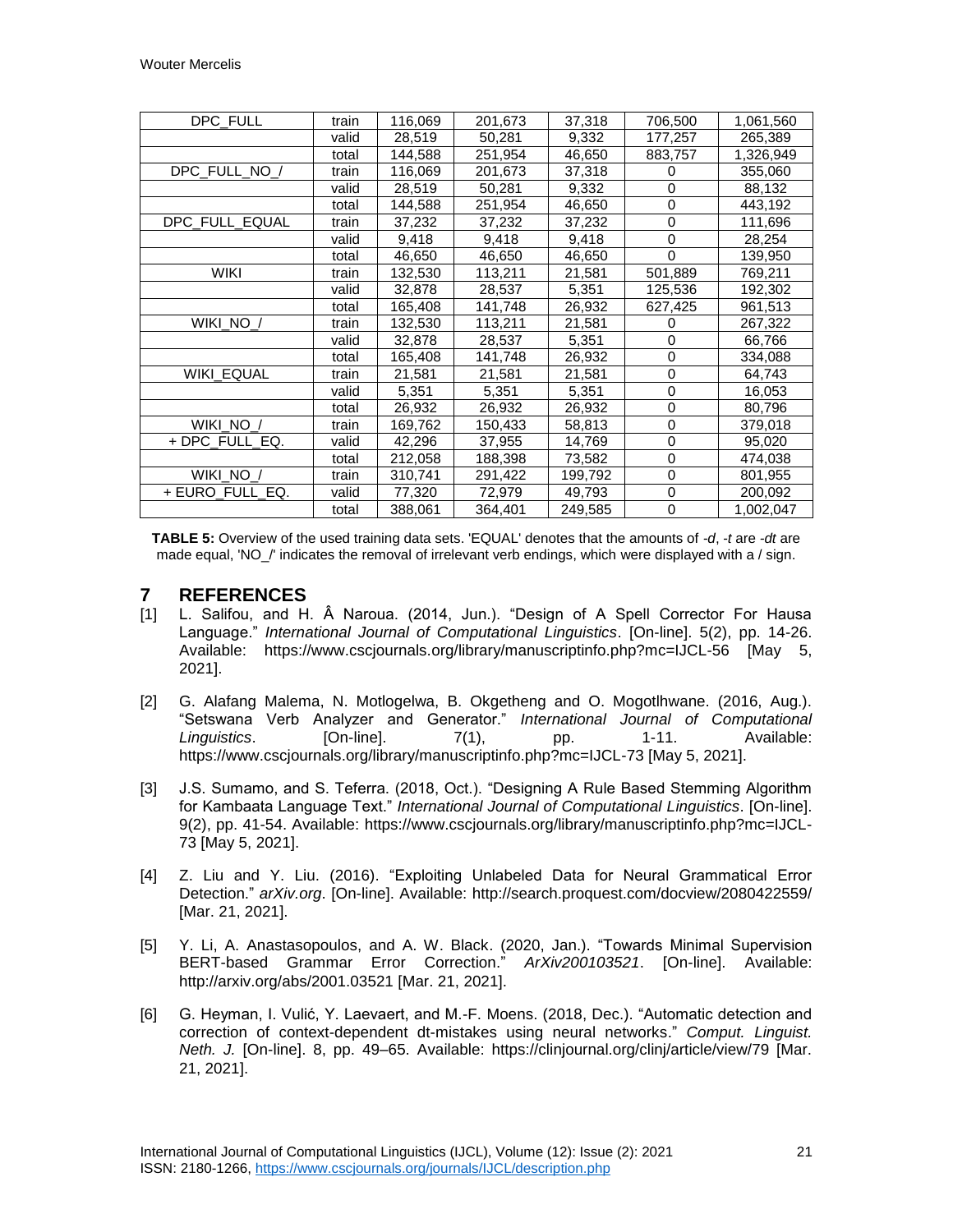- [7] L. Allein, A. Leeuwenberg, and M.-F. Moens. (2020). "Binary and Multitask Classification Model for Dutch Anaphora Resolution: Die/Dat Prediction." *ArXiv*. [On-line]. Available: https://arxiv.org/abs/2001.02943 [Mar. 21, 2021].
- [8] C. Leacock, M. Chodorow, M. Gamon, and J. Tetreault. (2014). "Automated Grammatical Error Detection for Language Learners". (2nd ed). [On-line]. Available: https://www.morganclaypool.com/doi/abs/10.2200/S00562ED1V01Y201401HLT025 [Mar. 21, 2021].
- [9] T. Brants and A. Franz. (2006). "Web 1T 5-gram Version 1 Linguistic Data Consortium." 2006. [On-line]. Available: https://catalog.ldc.upenn.edu/LDC2006T13 [Mar. 21, 2021].
- [10] J. Zhang, Y. Zeng, and B. Starly. (2021, Mar.). "Recurrent neural networks with long term temporal dependencies in machine tool wear diagnosis and prognosis." *SN Appl. Sci.* [Online]. 3(4), p. 442. Available: https://link.springer.com/article/10.1007/s42452-021-04427-5 [Apr. 28, 2021]
- [11] N. Verhaert and D. Sandra. (2016). "Homofoondominantie veroorzaakt dt-fouten tijdens het spellen en maakt er ons blind voor tijdens het lezen." *Levende Talen Tijdschr*. [On-line]. Available: https://lt-tijdschriften.nl/ojs/index.php/ltt/article/view/1632 [Mar. 21, 2021].
- [12] "d / dt / t." Internet: https://www.vlaanderen.be/taaladvies/d-dt-t, 2021 [Apr. 28, 2021].
- [13] H. Schmid. (1997). "Probabilistic Part-of-Speech Tagging Using Decision Trees," *New Methods in Language Processing*.[On-line]. pp. 154–164. Available: https://www.cis.unimuenchen.de/~schmid/tools/TreeTagger/data/tree-tagger1.pdf [Mar. 21, 2021].
- [14] M. Honnibal and I. Montani. (2017). "spaCy 2: Natural language understanding with Bloom embeddings, convolutional neural networks and incremental parsing." [On-line]. Available: https://sentometrics-research.com/publication/72/ [Mar. 21, 2021].
- [15] P. Koehn. (2005). "Europarl: A Parallel Corpus for Statistical Machine Translation." *Conference Proceedings: the tenth Machine Translation Summit*. [On-line]. pp. 79–86. Available: http://mt-archive.info/MTS-2005-Koehn.pdf [Mar. 21, 2021].
- [16] H. Paulussen, L. Macken, W. Vandeweghe, and P. Desmet. (2013). "Dutch Parallel Corpus: A Balanced Parallel Corpus for Dutch-English and Dutch-French." [On-line]. pp. 185–199. Available: https://link.springer.com/chapter/10.1007/978-3-642-30910-6\_11 [Mar. 21, 2021].
- [17] "Index of /nlwiki/." Internet: https://dumps.wikimedia.org/nlwiki/, 2021 [Apr. 28, 2021].
- [18] "LIIR Home." Internet: http://liir.cs.kuleuven.be/software\_pages/dt\_correction\_dataset\_preprocessing.php, 2018 [Mar. 21, 2021].
- [19] "Circus Maximus." Internet: https://www.scholieren.com/verslag/werkstuk-geschiedeniscircus-maximus, 2007 [Mar. 21, 2021].
- [20] "De gevolgen van de ontdekkingsreizen." Internet: https://www.scholieren.com/verslag/werkstuk-geschiedenis-de-gevolgen-van-deontdekkingsreizen, 2003 [Mar. 21, 2021].
- [21] "Aquaducten." Internet: https://www.scholieren.com/verslag/werkstuk-latijn-aquaducten, 2021 [Mar. 21, 2021].
- [22] "Internationale politiek België." Internet: https://www.scholieren.com/verslag/opdrachtgeschiedenis-internationale-politiek-belgie, 2004 [Mar. 21, 2021].